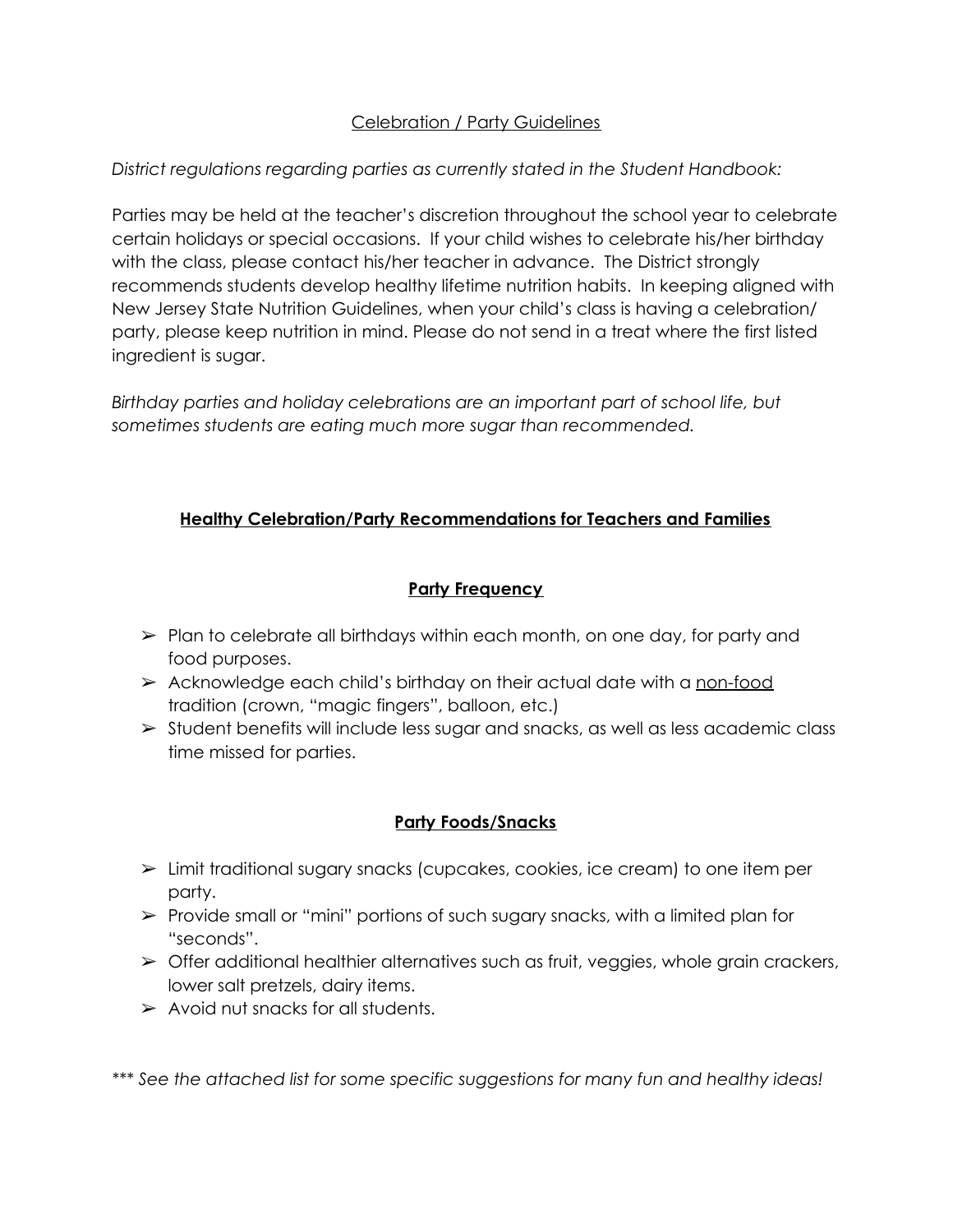### **Healthy Party Food Suggestions**

### **Fruits**

- Fruit kebabs
- Strawberry "flowers" on a lollipop stick
- Melon Munch
- Apples (small size)
- Clementines/Tangelos
- Bananas
- Watermelon slices
- Fruit juice (100%) as a beverage
- Sugar-free applesauce
- Fruit cups (peaches, pears, mixed fruit)
- Jello
- Dried fruit (craisins, apples, apricots, banana chips, freeze-dried berries)
- Raisins (plain or yogurt covered)

### **Vegetables**

- Carrot "fingers"
- Cut veggies with low-fat Ranch "dip"
- Salad bar
- Veggie kebabs

### **Dairy**

- Go-Gurts
- String cheese sticks
- Cheese "building blocks" to stack, then eat
- Yogurt parfait with fruit and low-fat granola (make their own, like a sundae)
- Milk boxes as a beverage